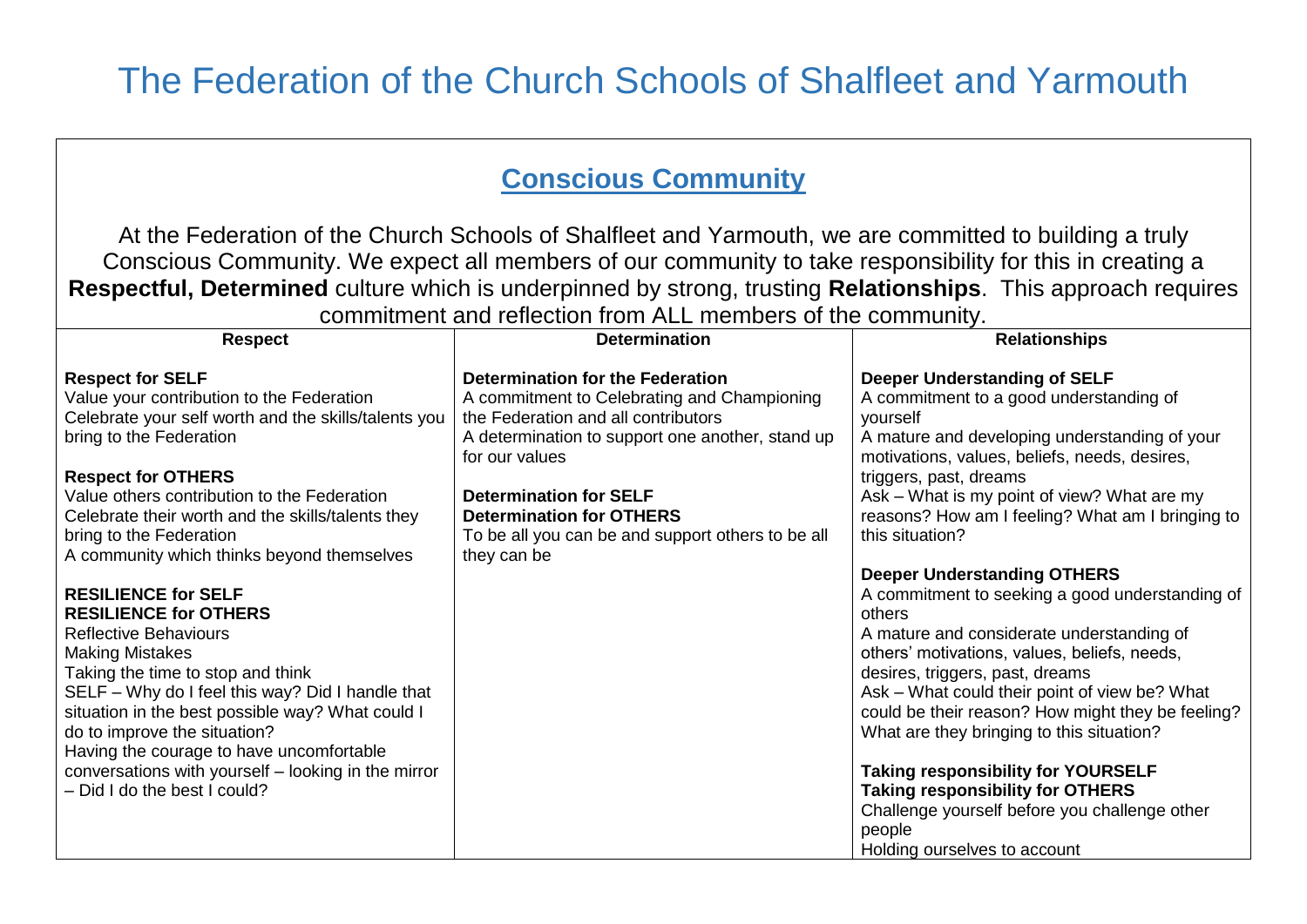|                                                                        |                                                  |                      |                                                                                                        |                     | <b>Trust - In YOURSELF</b>                                                                                                                                   |                           |                     |  |
|------------------------------------------------------------------------|--------------------------------------------------|----------------------|--------------------------------------------------------------------------------------------------------|---------------------|--------------------------------------------------------------------------------------------------------------------------------------------------------------|---------------------------|---------------------|--|
|                                                                        |                                                  |                      |                                                                                                        |                     | <b>Trust - In OTHERS</b>                                                                                                                                     |                           |                     |  |
|                                                                        |                                                  |                      |                                                                                                        |                     | Trust that any decision made is in the best                                                                                                                  |                           |                     |  |
|                                                                        |                                                  |                      |                                                                                                        |                     |                                                                                                                                                              | interests of the children |                     |  |
| <b>COMMUNICATION</b>                                                   |                                                  |                      |                                                                                                        |                     |                                                                                                                                                              |                           |                     |  |
| Speak your truth                                                       |                                                  |                      |                                                                                                        |                     |                                                                                                                                                              |                           |                     |  |
| Open, honest communication                                             |                                                  |                      |                                                                                                        |                     |                                                                                                                                                              |                           |                     |  |
|                                                                        |                                                  |                      | A Calm Listening Culture - know that you will be listened to and that in turn, you will listen         |                     |                                                                                                                                                              |                           |                     |  |
| Ask questions                                                          |                                                  |                      |                                                                                                        |                     |                                                                                                                                                              |                           |                     |  |
|                                                                        |                                                  |                      |                                                                                                        |                     | An expectation that the community will respectfully speak up for themselves if there is a concern, at the appropriate meetings or to the appropriate people. |                           |                     |  |
| A respect for confidentiality                                          |                                                  |                      |                                                                                                        |                     |                                                                                                                                                              |                           |                     |  |
|                                                                        | Communication with those for whom it is relevant |                      |                                                                                                        |                     |                                                                                                                                                              |                           |                     |  |
|                                                                        |                                                  |                      |                                                                                                        |                     |                                                                                                                                                              |                           |                     |  |
|                                                                        |                                                  |                      |                                                                                                        |                     |                                                                                                                                                              |                           |                     |  |
|                                                                        | <b>SOLUTION FOCUSED APPROACH</b>                 |                      |                                                                                                        |                     |                                                                                                                                                              |                           |                     |  |
|                                                                        |                                                  |                      | How could I make this situation better? Do I have any ideas? What can I do to resolve this peacefully? |                     |                                                                                                                                                              |                           |                     |  |
| Our Conscious Community will be realised through 8 Learning Principles |                                                  |                      |                                                                                                        |                     |                                                                                                                                                              |                           |                     |  |
| <b>Valuing all</b>                                                     | <b>Opportunities for</b>                         | Challenging,         | <b>Coherent</b>                                                                                        | <b>High quality</b> | <b>Strong working</b>                                                                                                                                        | <b>Promotes</b>           | Broad, relevant     |  |
| children, learning                                                     | memorable                                        | engaging and         | learning links and                                                                                     | outcomes, deep      | partnerships                                                                                                                                                 | independence              | and balanced -      |  |
| is accessible to                                                       | experiences                                      | motivating           | pathways                                                                                               | learning            |                                                                                                                                                              | and curiosity             | Local, Mainland,    |  |
| all                                                                    |                                                  |                      |                                                                                                        |                     | We develop and                                                                                                                                               |                           | Global              |  |
|                                                                        | A variety of                                     | Embedded             | Children's learning                                                                                    | Children achieve    | sustain strong                                                                                                                                               | Opportunities to          |                     |  |
| Learning planned                                                       | experiences that                                 | learning and high    | is a coherent                                                                                          | their very best in  | working                                                                                                                                                      | children to take          | A clear and         |  |
| responds to                                                            | give children                                    | expectations for all | experience,                                                                                            | all areas, with     | partnerships                                                                                                                                                 | ownership of their        | coherent            |  |
| individual needs                                                       | genuine, lifelong                                | children.            | incorporating                                                                                          | opportunities for   | across the school.                                                                                                                                           | learning.                 | curriculum          |  |
| aptitudes and                                                          | memories.                                        |                      | outdoor                                                                                                | accelerated         | the federation, the                                                                                                                                          |                           |                     |  |
| talents.                                                               |                                                  | Growth mind-set      | experiences.                                                                                           | progress.           | local community                                                                                                                                              | Finding out how           | Linking topics      |  |
|                                                                        | Children involved                                | ethos, where         |                                                                                                        |                     | and further afield                                                                                                                                           | children learn as         | across the          |  |
| Opportunities for                                                      | in planning their                                | mistakes are         | Detailed                                                                                               | High expectations   |                                                                                                                                                              | well as what they         | curriculum          |  |
| exercising                                                             | own experiences                                  | celebrated as        | curriculum map                                                                                         | for all learners.   | Opportunities are                                                                                                                                            | have learn to             |                     |  |
| responsible                                                            | where possible.                                  | learning             | with clear links                                                                                       |                     | built in for shared                                                                                                                                          | personalise their         | Links to high       |  |
| personal choice,                                                       |                                                  | opportunities.       | between different                                                                                      | Opportunities to    | trips and events                                                                                                                                             | experiences.              | quality texts and   |  |
| celebrating all                                                        | We involve                                       |                      | areas of learning                                                                                      | develop full        |                                                                                                                                                              |                           | current affairs as  |  |
| successes.                                                             | parents, the                                     | Wherever             | that build upon                                                                                        | capacity for        | Opportunities to                                                                                                                                             | Children learn            | well as significant |  |

different types of thinking and learning, exploring and achieving more advanced levels of understanding.

Opportunities to share skills and knowledge, building in links with the local community as well as links with schools on the mainland.

Children learn about a growth mind-set, thus developing resilience, and their awareness of the self and others.

well as significant periods in history.

Topics will look at influential people alive today and through history, the environment and has an emphasis on

Open tasks where the children are

Ensuring that learning stretches as well as supports

parents, the community and have opportunities for visitors across the arts, sciences and sports

Wherever possible learning themes and topics come from the children

Practice is flexible and relatable, learning is steeped in practical

previous knowledge.

Whole school topics, such as looking at our Island and all that it has to offer, the wider world and

Inspire Talks and Risk Days to open the children to new

All pupils' complete

meaningful tasks designed to build